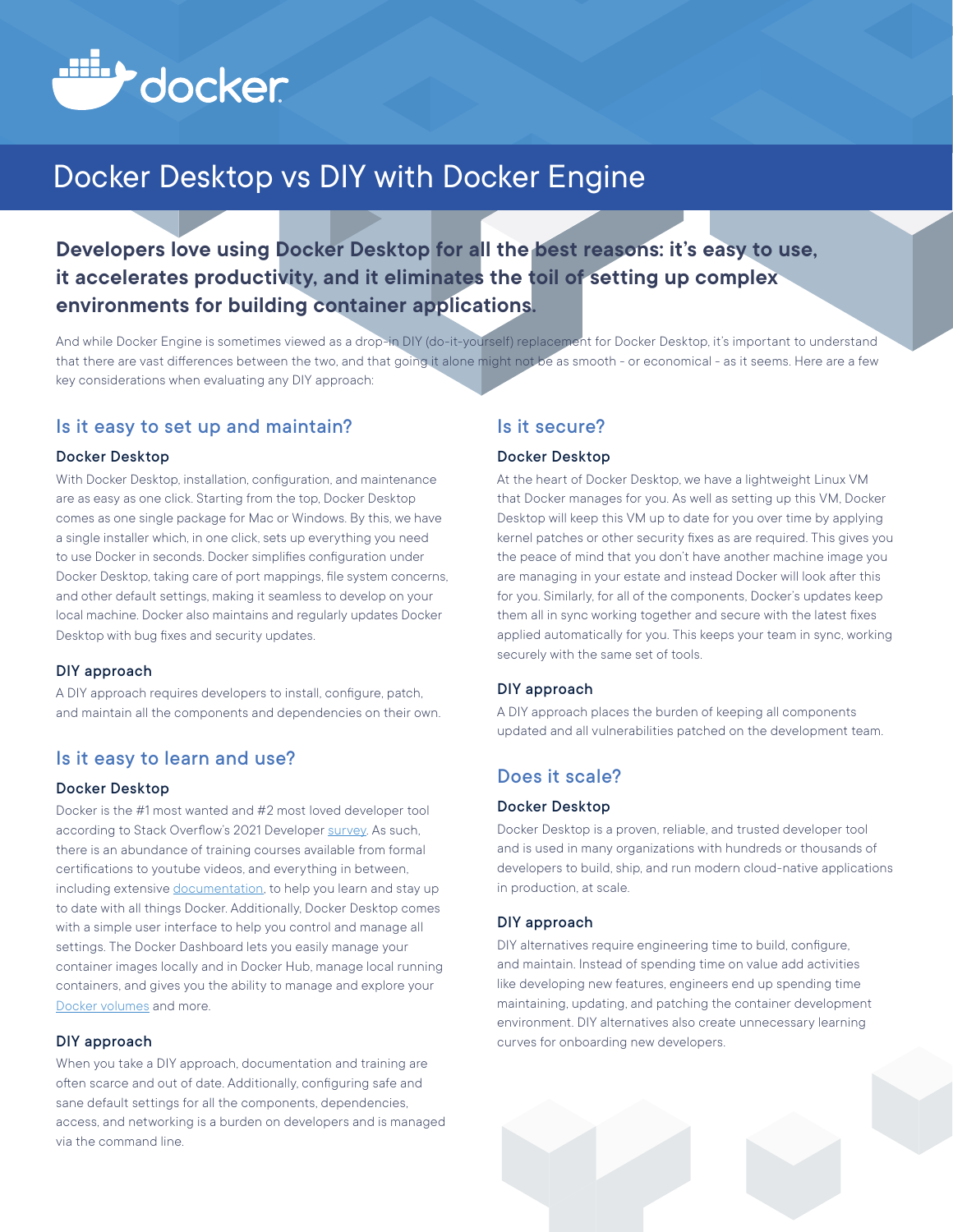## Side-by-side Comparison

DIY Docker Engine on Linux VM on Mac/Win

| Cloud-na.                                                      |             |           |
|----------------------------------------------------------------|-------------|-----------|
| OCI-compatible                                                 | $\odot$     |           |
| Build immutable<br>in source code and Dockerfiles              | $\oslash$   | $\oslash$ |
| Command line inverface (CLI) for managing container lifecycle  | $\odot$     | $\oslash$ |
| Integrated Kubernetes runtime and Kubernetes load balancer     | $\circledR$ | ∞         |
| Integrated Docker Compose 2.0                                  | $\circledR$ | $\oslash$ |
| Deploy images from desktop to AWS ECS or Azure ACI             | $\circledR$ | $\oslash$ |
| <b>Integrated Linux VM</b>                                     |             |           |
| Supports integration with any Microsoft WSL2 Linux distro      | $\circledR$ | $\oslash$ |
| Integrated with new Apple hypervisor                           | $\circledR$ | $\oslash$ |
| Built-in control of local host system resources                | $\circledR$ | $\oslash$ |
| Security                                                       |             |           |
| Automated security patches                                     | $\circledR$ | $\oslash$ |
| Integrated container image vulnerability scanning              | $\circledR$ | $\oslash$ |
| Local file system access controls with secure defaults         | ∞           | $\oslash$ |
| One-click installation, configuration, & maintenance updates   |             |           |
| All dev tools - Docker Engine, Kubernetes, CLI, Build, Compose | $\circledR$ | ∞         |
| Consistent across Mac & Windows                                | $\circledR$ | $\oslash$ |
| Local host network port mapping from VM to host                | $\circledR$ | $\oslash$ |
| VPN integration for interoperating with remote IPs             | $\circledR$ | $\oslash$ |
| Bind mount files into host VM                                  | $\circledR$ | $\oslash$ |
| Connect to services on the localhost of the host machine       | $\circledR$ | $\oslash$ |